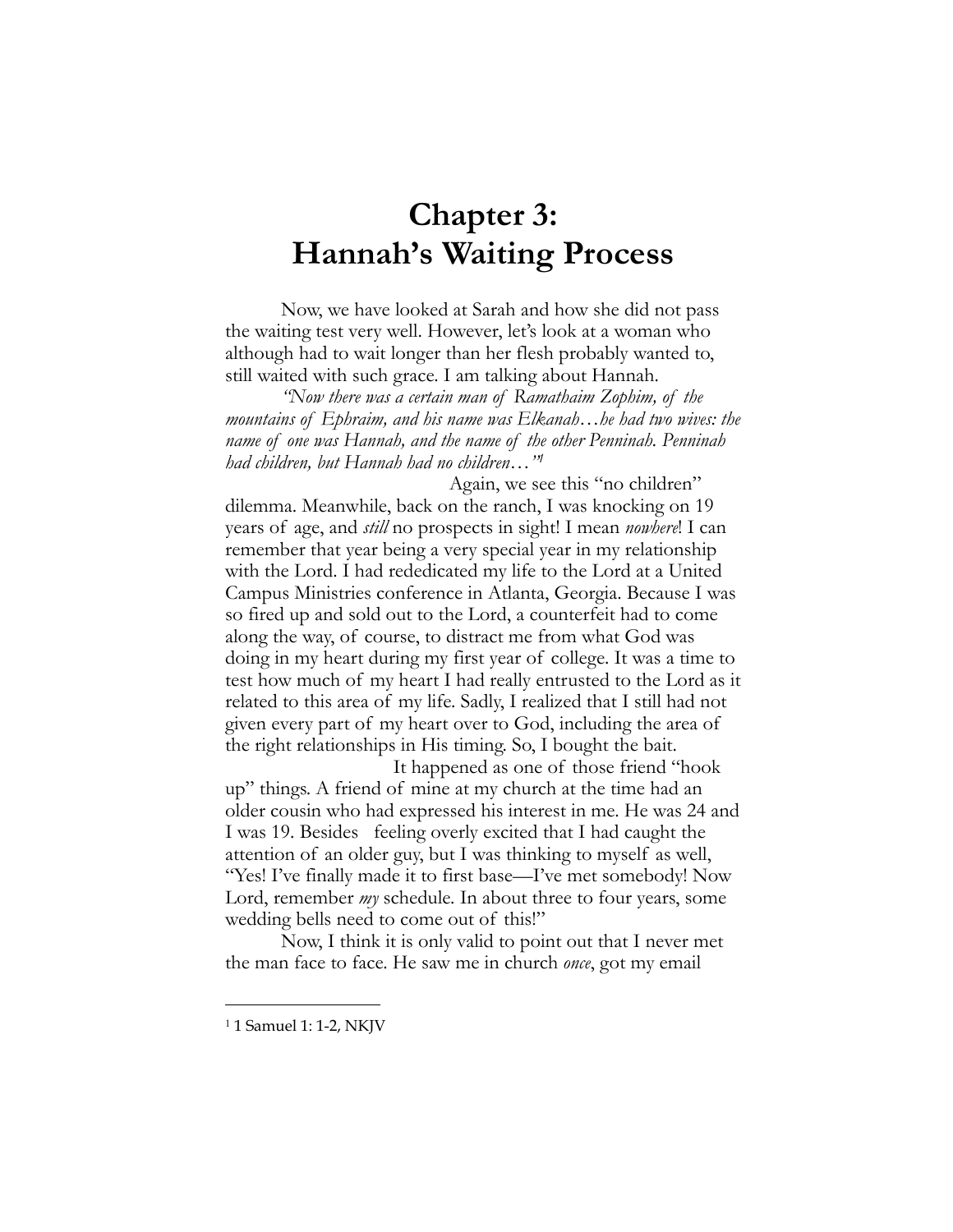from my friend, and preceded this "let's get to know each other via emails" for the next three months. *Totally* ridiculous, I know! However, back then, I did not fully understand yet that my value came from the love of *God* for me and *not* from the attention of a guy. One invaluable lesson that I have learned while waiting on Immanuel's timing is to truly allow God to fill and tend to every void in your life. As a young girl, I dealt with very low self-esteem and poor body image for so long, that I felt that I needed to validate myself through good grades, accolades from people or a boyfriend. At that particular time in life, I viewed marriage as a prize that I had to obtain to feel validated. At 19, going on 20, getting married meant more to me than graduating from college and earning my degree. I had put my worth on whether or not I was "marriageable." Well, needless to say, that short lived "courtship" ended by Spring Break of 2004 and I found myself back to square one. How does this relate to Hannah? As Penninah kept popping out more babies, Hannah remained childless. As more friends were getting engaged and married, I remained without a special man in my life.

 *"And her rival also provoked her severely, to make her miserable, because the Lord had closed her womb. So it was, year by year, when she went up to the house of the Lord, that she provoked her; therefore she [Hannah] wept and did not eat*<sup>22</sup>*.* Have you ever

had any "Penninahs" in your life? I mean, for real. I'm talking about people in your life who rather than encourage you to take heart while you wait patiently for God to bless you, would much rather flaunt what they themselves have already received in front of you and provoke you to the point of tears.

"You know, I think you all need to see if there is anything wrong with Larissa," an older woman once told my mother one Sunday after service. "I mean, I just don't understand—she's pretty, she's smart, she loves God and she goes to church. Why doesn't she have a boyfriend yet? Does she even *like* boys…?" This was a

<span id="page-1-0"></span><sup>2</sup> 1 Sam 1:7, NKJV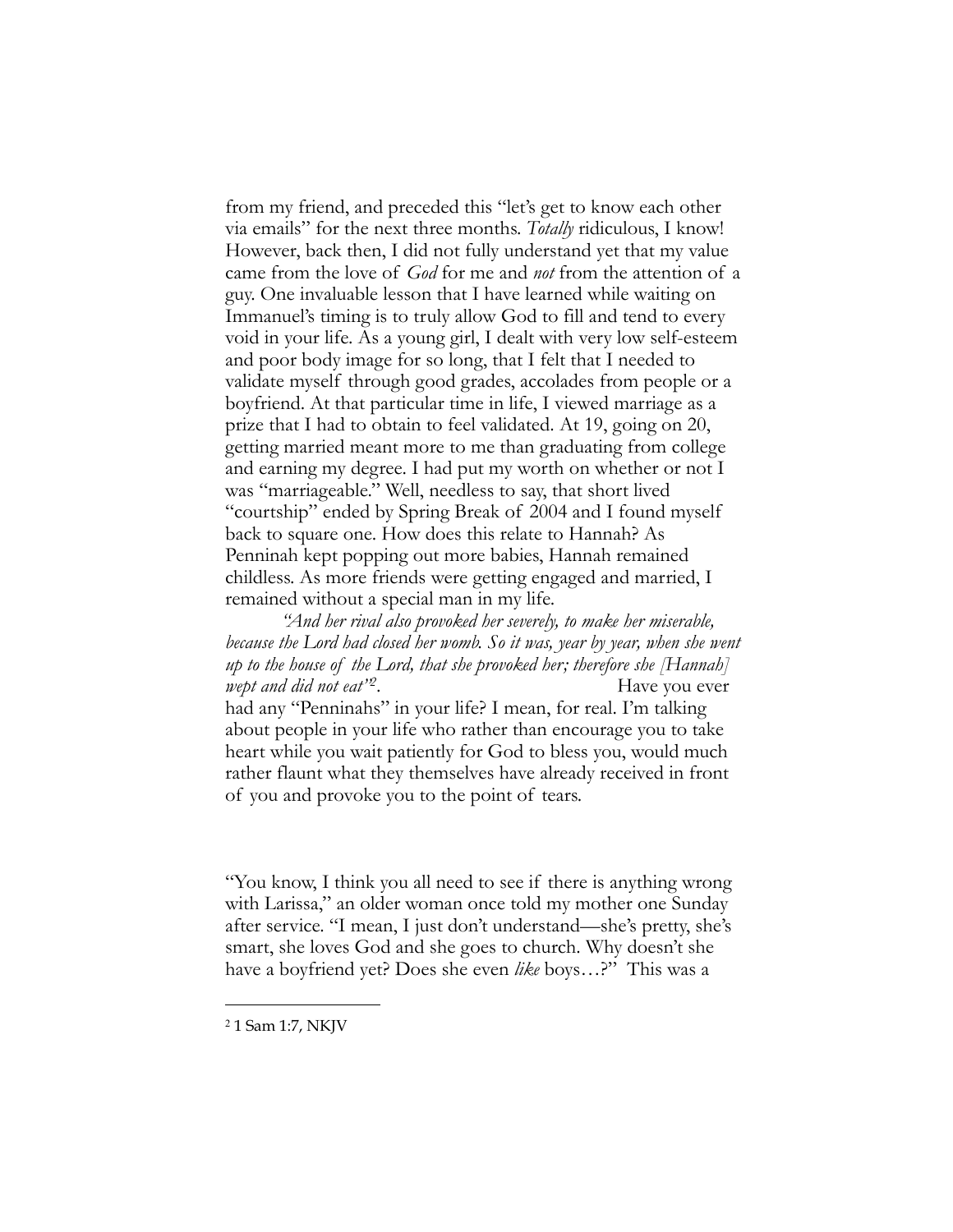true conversation that this woman and countless others would approach my family with. These were my "Penninahs" during my late teens and early 20's. While it seemed like all of the friends of my parents were marrying their daughters off at the church, no one could understand why I hadn't been "scooped up" yet. Like Hannah, these comments stung like rubbing alcohol on a fresh cut. They pierced my heart because eventually, I started to believe these comments and even began to question the Lord. *Was* there something wrong with me? If I really had all these good qualities going for me, why was I *still* single? What was *I* doing wrong?

 I really empathize with Hannah. She was a woman of God, who loved the Lord. I'm sure there were times that her heart ached to understand God's sovereign plan as it related to her long wait to being a mother. Timing, yet again, is imperative to understand as a kingdom-minded citizen. What I love the most about Hannah is that never once do we see in the scriptures that this woman complain to the Lord or lash out her frustration onto her husband, Elkanah. Nor do we see that she tried to manipulate her husband to get her desire for a child met outside of the will of God. We do see, however, that she faithfully went to the temple year after year, and waited patiently on the Lord. I believe that the Lord pays very close attention to our *attitude* while we wait. How we behave during the waiting process will determine how long we remain there!

Take an inventory of your own self. How do you respond when you hear of a friend who gets engaged? Do you find yourself dealing with jealously? How do you respond when another friend gets married? Are you genuinely happy for them? There have been many times where I would literally throw a temper tantrum when I would hear the news of another close friend who was my age, marrying the man of her dreams. However, that is not going through the waiting process *gracefully.*  Hannah waited and endured her test of waiting with such grace and inner strength from the Lord. God can give you that same strength to endure with grace!

 When I look back over my early 20's, I realize that had I been involved in a serious relationship and had gotten married early, I would not have had the privilege to serve the Lord faithfully on